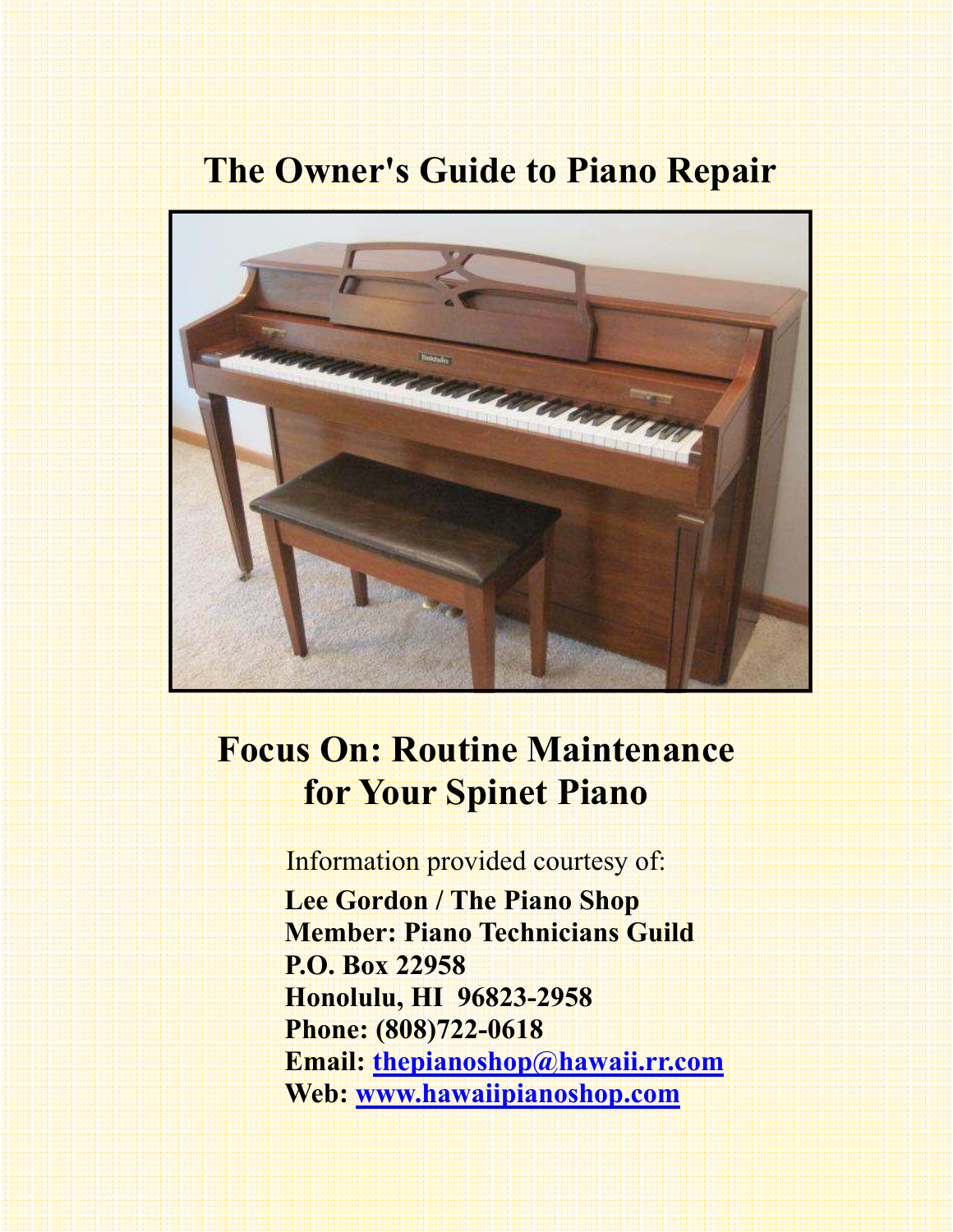**As the owner of a spinet piano you have the advantage of playing on an authentic acoustic piano which is conveniently sized–approximately the same dimensions as a digital piano.** A spinet is often a good option for the home owner or apartment dweller who doesn't have an abundance of space, but who wants a real piano to play. With proper maintenance, a good quality spinet piano can be a reliable instrument that provides years of musical enjoyment.



*Sitting down to play on a freshly tuned spinet can be a pleasant experience for beginners and more advanced pianists alike!* 

## **The following information is intended to enable you to better understand the proper maintenance required to keep your spinet piano in top form.**

**Tuning:** As with any acoustic piano, following a regular tuning schedule is essential for a spinet piano to perform up to its potential. All pianos go out of tune over time because of a variety of factors such as seasonal swings in humidity levels. An important key to your spinet piano sounding its best is to keep it in proper tune by having it professionally serviced on a regular basis. An adequate tuning schedule for a piano being used frequently is a once-a-year tuning, usually scheduled for approximately the same time of year each year. For the piano that is being played heavily, a semi-annual or quarterly tuning would be better yet.

 For a piano currently not being played but which is being maintained for future use, a tuning every other year will usually suffice. Letting any piano go for longer than two years without tuning, however, is not recommended.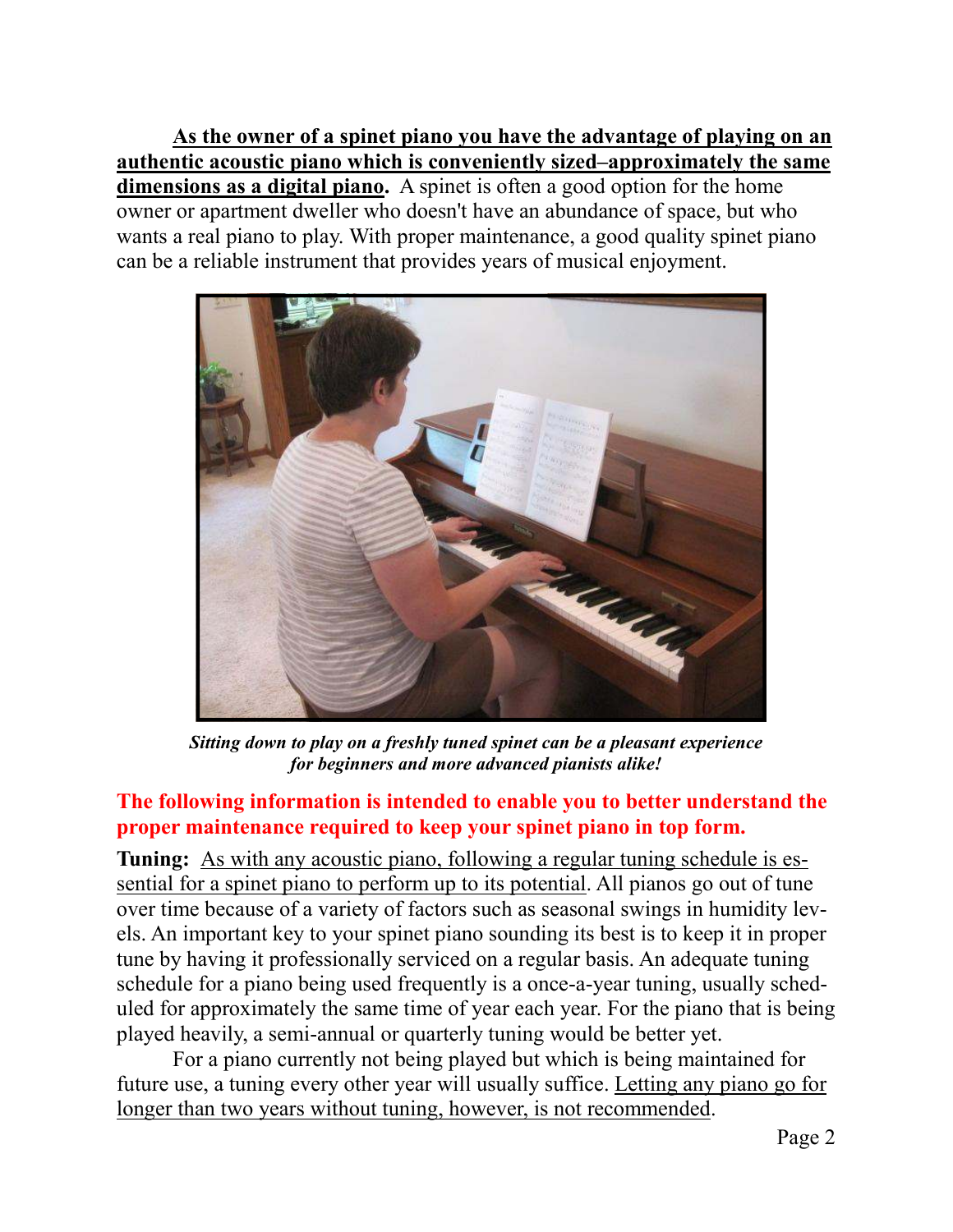**Repairs:** Your spinet piano action has thousands of individual parts, and after years of use parts may wear out or simply break. Oftentimes spinets have plastic parts which may be more susceptible to breakage than wooden parts. The good news is that most of the parts found in a spinet piano action which are prone to breakage are typically replaceable by the professional piano technician.



 The best procedure for replacing parts which have begun to break is to replace the entire set in order to avoid future problems. In the photo to the right, a new elbow is being installed on the lifter wire that connects the key to the action. The plastic used for replacement elbows is much more durable, and does not have the tendency to become brittle with age.

 An example of a part which often fails in older spinets is that of plastic elbows**–**essential parts which connect the keys with the working mechanism (action). The plastic used in the original elbows hardens until it becomes extremely brittle. In the photo to the left, old elbows are being pulverized with a pair of needle nose pliers. Very brittle, indeed!



 When an entire set of parts is replaced, further repairs should not be needed in the foreseeable future. In the photo to the left, a set of replacement elbows has been installed in a spinet which had been having recurring breakage problems. The problem is now solved, once and for all. This approach is recommended whenever possible.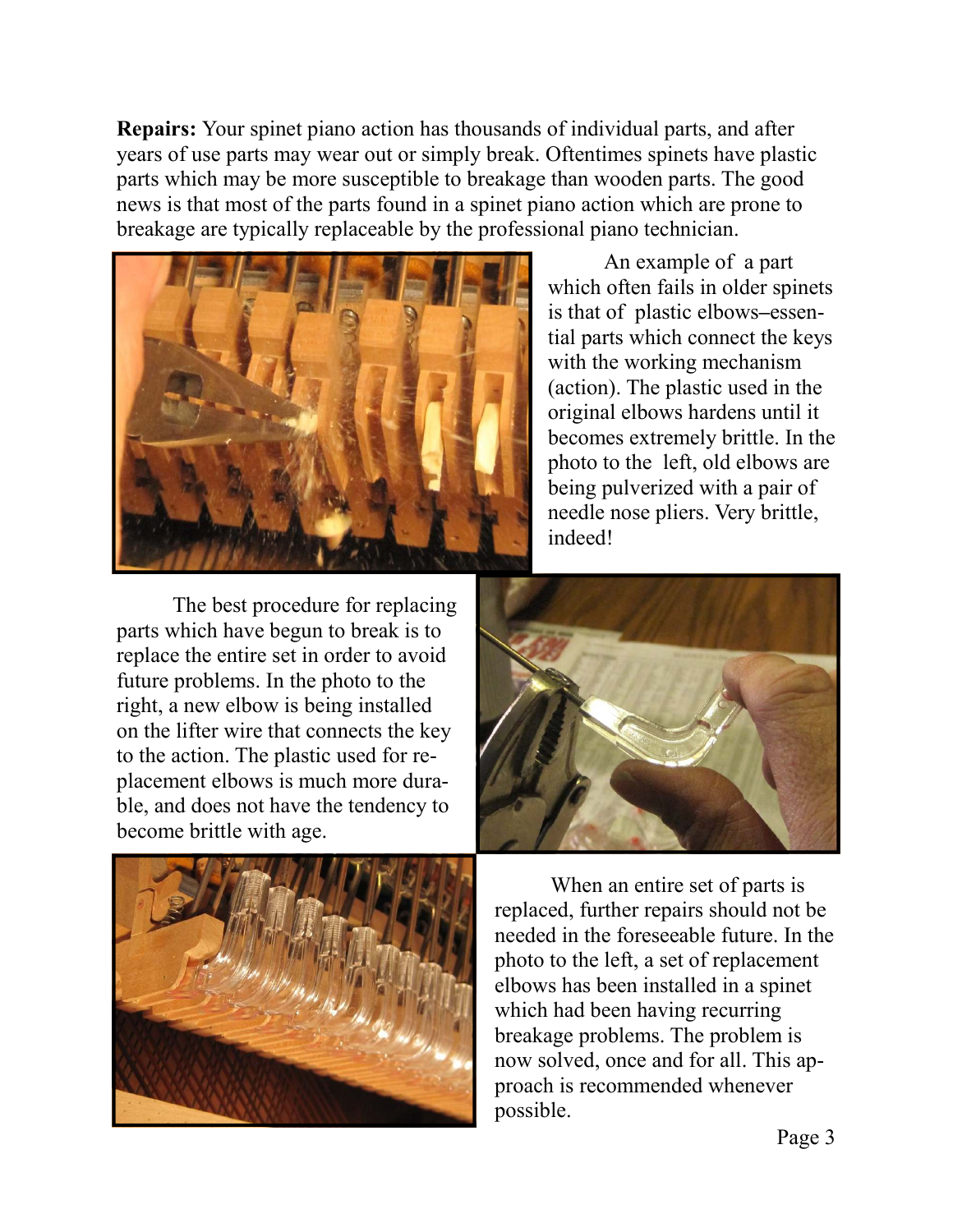**Other commonly needed repair / maintenance work** on an spinet piano would include such jobs as vacuuming up dust and debris from under the keys (especially important for those owners with dust allergies), professional polishing of grimy imitation ivory keytops, and repair or replacement of loose or worn hammerheads. The photos below illustrate these often needed repairs:



 With careful removal of the keys (NOT a job for the DIY'er—way too many parts to break), the keybed may be thoroughly vacuumed and brushed out making it as clean inside as the day the piano left the factory.

 Imitation ivory keytops may be cleaned and buffed with special compounds designed for just for keytops (typically the keys are taken to the workshop for this job) and restored to their original luster.





 Hammerheads which are loose (as in the photo to the left) or badly worn may need to be repaired or replaced entirely. Again, for this type of work the action would need to be transported to the workshop. With the action in the shop, other needed repair work could be done as well.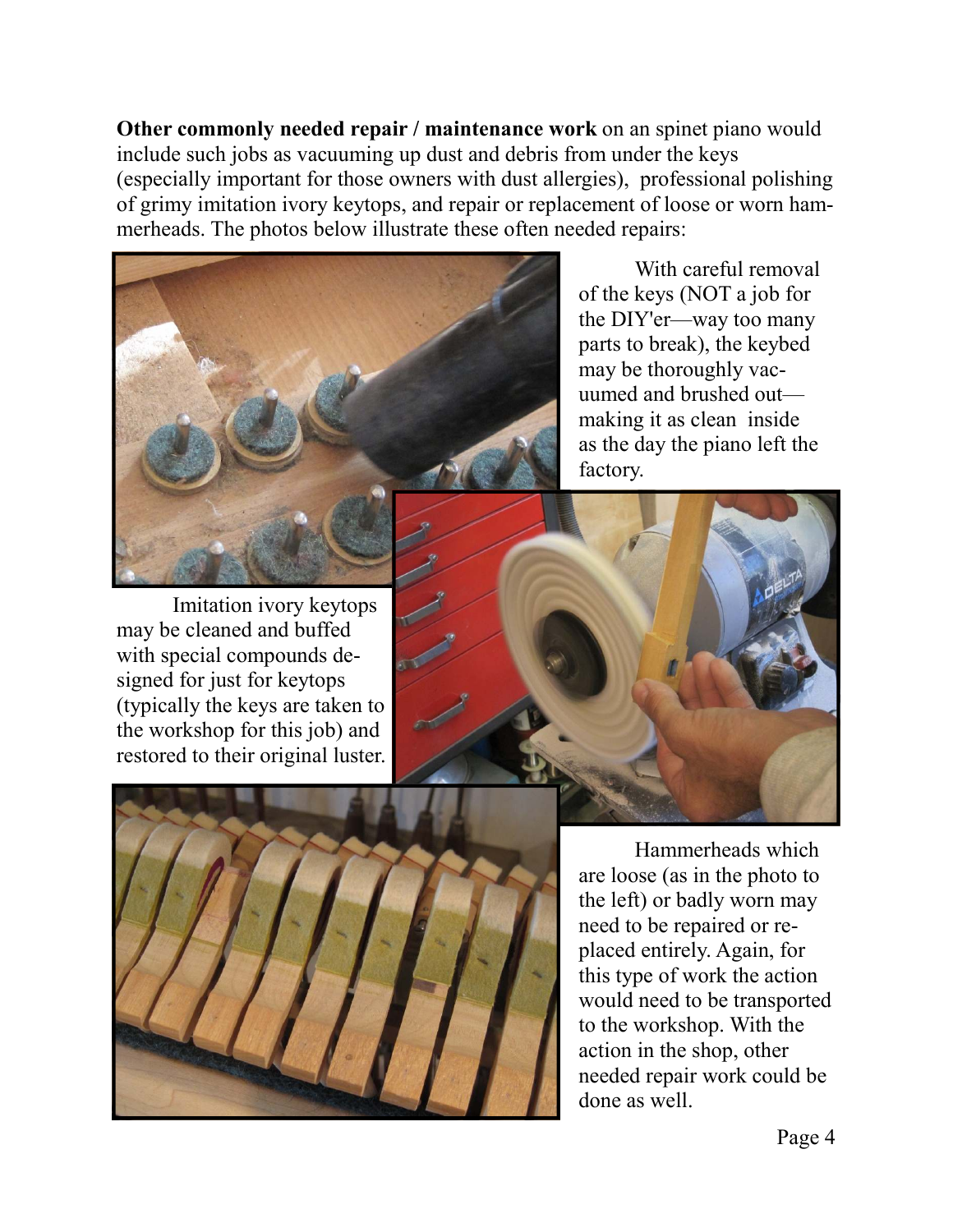**Regulation:** For your spinet piano to perform at its peak, the first step is to get it into tune and repair all broken or worn parts. When this has been done, the piano is ready to be "regulated." Regulation refers to the procedure of adjusting all the moving parts of the piano action so that the mechanism is performing in peak form, with no wasted motion. Because of the compact design of the spinet piano, it is particularly important that the piano is adjusted to perform at its best.

**Explanation:** The keys of a spinet are shorter than those in an upright or grand to allow room for the action to drop down below the level of the keys. (The keys of an upright or grand piano go all the way under the action parts.) This "inverted" style of action is necessary for the compact size of the spinet, but presents serious challenges for the technician.





 In order to minimize the effects of the compact design of the spinet action and keyset, keeping the piano regulated (one step of which is shown in the photo to the right) is extremely important. Just as a small car is more enjoyable to drive when it is running correctly, a small piano will be more satisfying to play when correctly regulated.

 Because of the shorter length of the keys, the pivot point that each key rocks on will be very close to the back of the keytop. When the fingers go deep on the keys in playing certain chords, a noticeable difference will be felt in the amount of effort needed to depress the various notes.

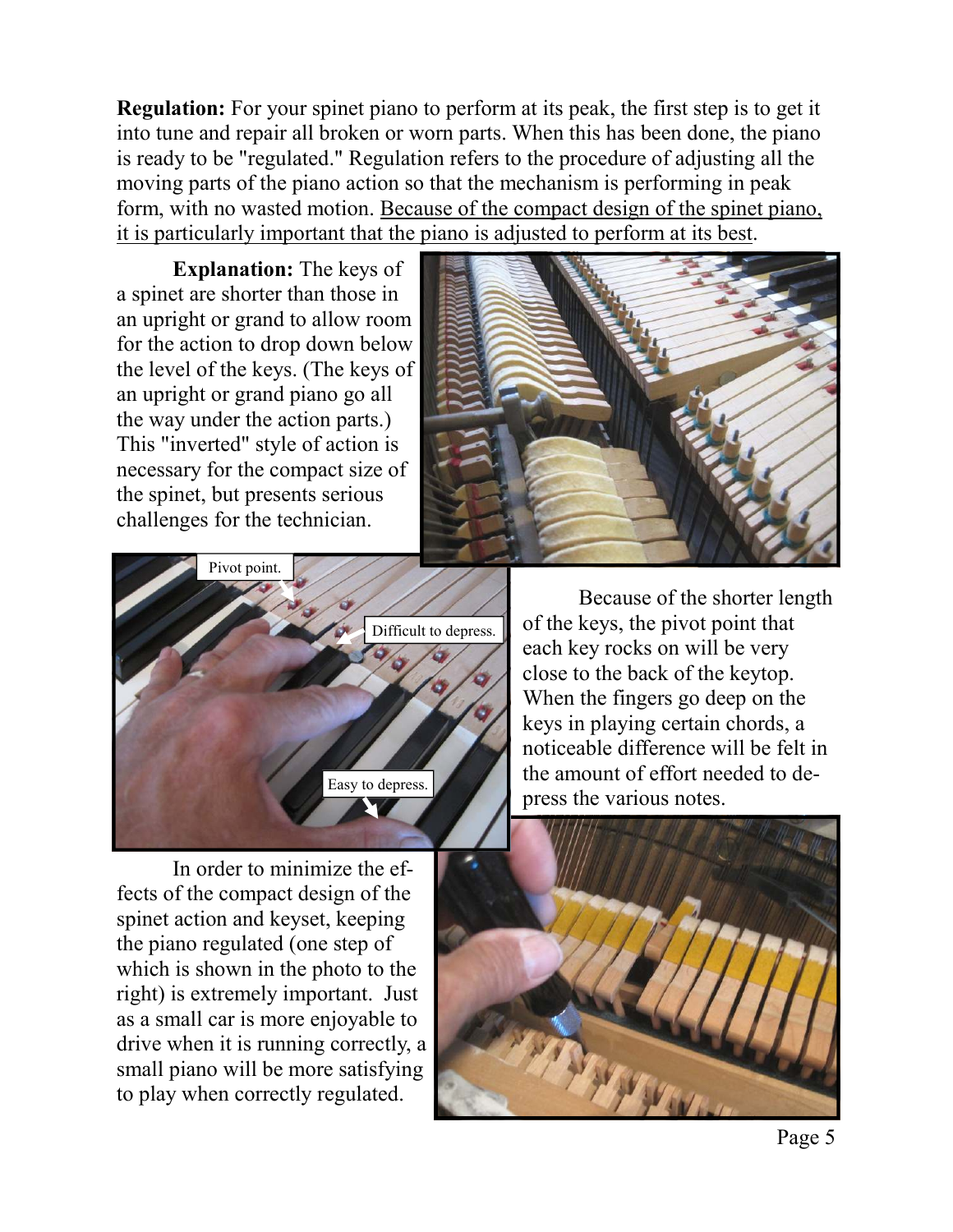**Environment:** While tuning, repairs and regulation are the job of the technician, seeing to it that your spinet piano is placed in an appropriate spot within your home is up to you. What is needed, as much as possible, is a location where temperature and humidity are kept at moderate levels year-round. Drafty locations, or areas where wide swings in either temperature or humidity occur (unheated porches, moldy basements, etc.) are unsuitable for a piano. In particular avoid placing your piano in front of either of the following if at all possible:



*1. Hot air registers—dry, heated air blowing directly on the back of a piano is particularly bad for the soundboard. 2. Drafty windows.* 



**Note:** Effective humidity control equipment, either for the home in general or the piano in particular, will aid in keeping your piano in top form.

**In conclusion:** To keep your spinet piano performing at its best so that everyone who plays it and hears it will enjoy their musical experience, it makes sense to come up with a piano maintenance plan which fits both your budget and expectations. I would be happy to schedule a time that we could sit down together and go over the specific repairs your piano would benefit from and come up with a maintenance schedule for both tuning and regulation.